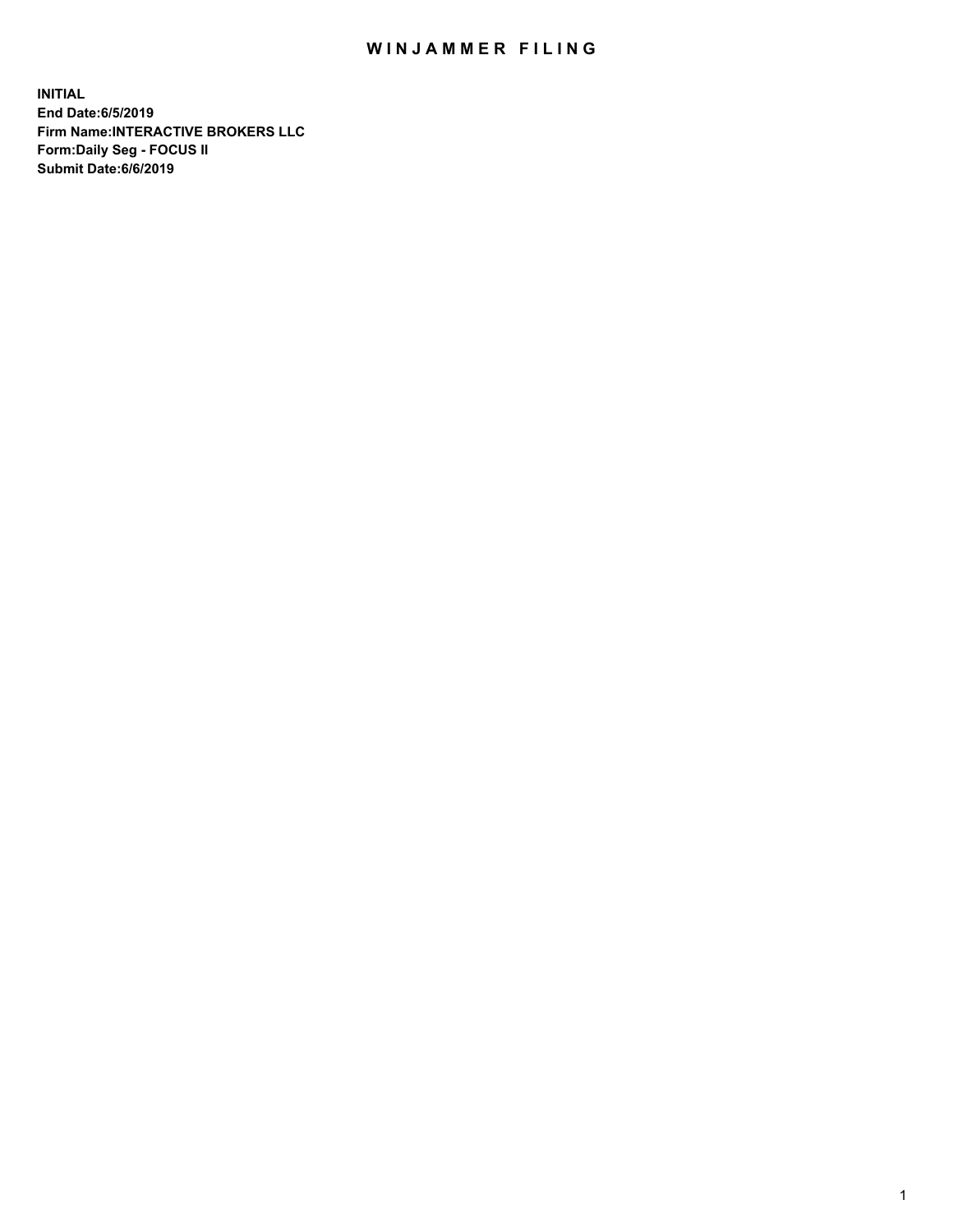**INITIAL End Date:6/5/2019 Firm Name:INTERACTIVE BROKERS LLC Form:Daily Seg - FOCUS II Submit Date:6/6/2019 Daily Segregation - Cover Page**

| Name of Company                                                                                                                                                                                                                                                                                                                | <b>INTERACTIVE BROKERS LLC</b>                                                      |
|--------------------------------------------------------------------------------------------------------------------------------------------------------------------------------------------------------------------------------------------------------------------------------------------------------------------------------|-------------------------------------------------------------------------------------|
| <b>Contact Name</b>                                                                                                                                                                                                                                                                                                            | James Menicucci                                                                     |
| <b>Contact Phone Number</b>                                                                                                                                                                                                                                                                                                    | 203-618-8085                                                                        |
| <b>Contact Email Address</b>                                                                                                                                                                                                                                                                                                   | jmenicucci@interactivebrokers.c<br>om                                               |
| FCM's Customer Segregated Funds Residual Interest Target (choose one):<br>a. Minimum dollar amount: : or<br>b. Minimum percentage of customer segregated funds required:% ; or<br>c. Dollar amount range between: and; or<br>d. Percentage range of customer segregated funds required between:% and%.                         | $\overline{\mathbf{0}}$<br>$\overline{\mathbf{0}}$<br>155,000,000 245,000,000<br>00 |
| FCM's Customer Secured Amount Funds Residual Interest Target (choose one):<br>a. Minimum dollar amount: ; or<br>b. Minimum percentage of customer secured funds required:% ; or<br>c. Dollar amount range between: and; or<br>d. Percentage range of customer secured funds required between:% and%.                           | $\overline{\mathbf{0}}$<br>0<br>80,000,000 120,000,000<br>0 <sub>0</sub>            |
| FCM's Cleared Swaps Customer Collateral Residual Interest Target (choose one):<br>a. Minimum dollar amount: ; or<br>b. Minimum percentage of cleared swaps customer collateral required:% ; or<br>c. Dollar amount range between: and; or<br>d. Percentage range of cleared swaps customer collateral required between:% and%. | <u>0</u><br><u>0</u><br>0 <sub>0</sub><br>0 <sub>0</sub>                            |

Attach supporting documents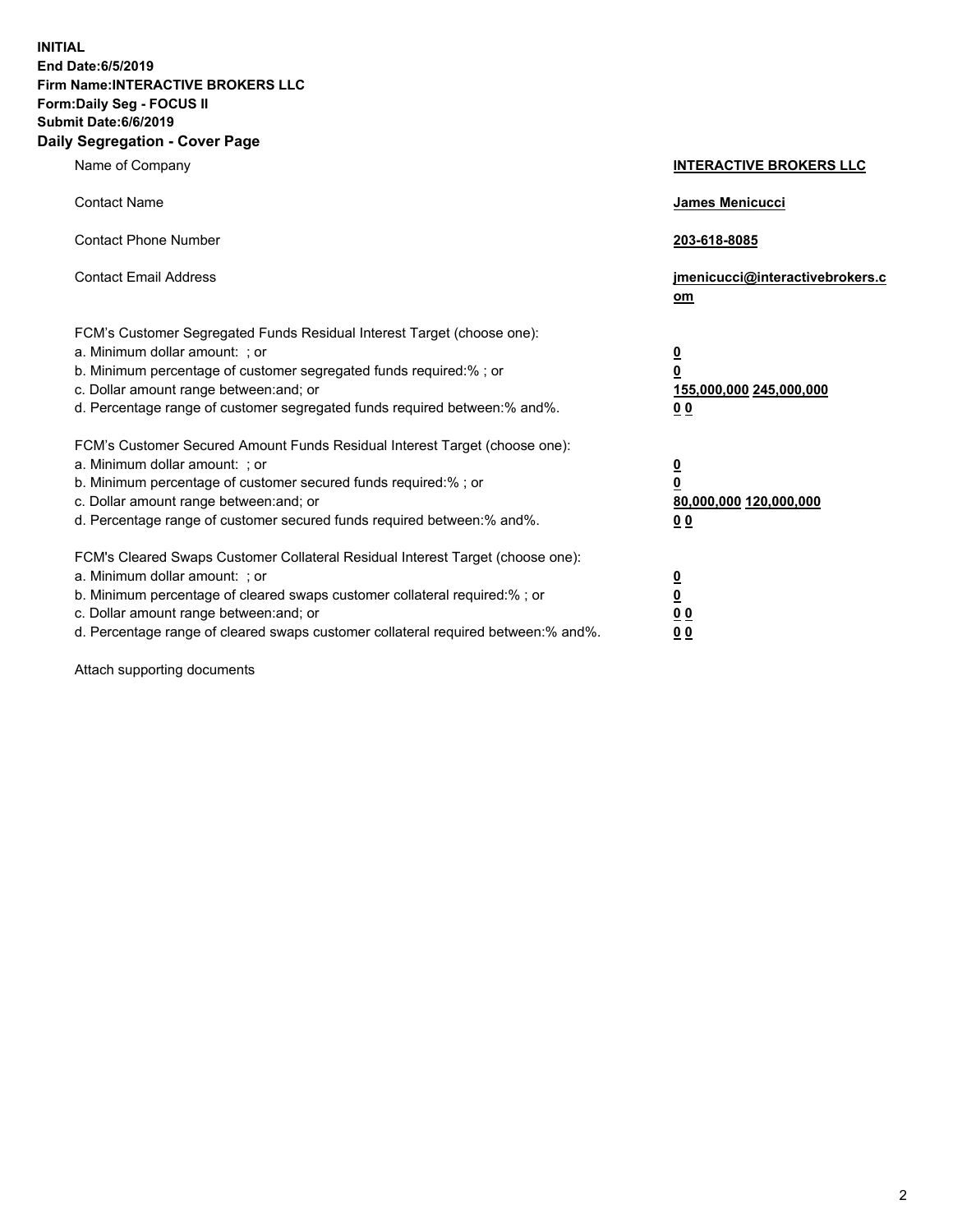## **INITIAL End Date:6/5/2019 Firm Name:INTERACTIVE BROKERS LLC Form:Daily Seg - FOCUS II Submit Date:6/6/2019 Daily Segregation - Secured Amounts**

|     | 2011, Ocgi ogation - Oceaned Anioanita                                                                     |                                                      |
|-----|------------------------------------------------------------------------------------------------------------|------------------------------------------------------|
|     | Foreign Futures and Foreign Options Secured Amounts                                                        |                                                      |
|     | Amount required to be set aside pursuant to law, rule or regulation of a foreign                           | $0$ [7305]                                           |
|     | government or a rule of a self-regulatory organization authorized thereunder                               |                                                      |
| 1.  | Net ledger balance - Foreign Futures and Foreign Option Trading - All Customers                            |                                                      |
|     | A. Cash                                                                                                    | 444,903,607 [7315]                                   |
|     | B. Securities (at market)                                                                                  | $0$ [7317]                                           |
| 2.  | Net unrealized profit (loss) in open futures contracts traded on a foreign board of trade                  | 7,574,652 [7325]                                     |
| 3.  | Exchange traded options                                                                                    |                                                      |
|     | a. Market value of open option contracts purchased on a foreign board of trade                             | <b>56,794</b> [7335]                                 |
|     | b. Market value of open contracts granted (sold) on a foreign board of trade                               | -41,524 [7337]                                       |
| 4.  | Net equity (deficit) (add lines 1. 2. and 3.)                                                              | 452,493,529 [7345]                                   |
| 5.  | Account liquidating to a deficit and account with a debit balances - gross amount                          | 12,554 [7351]                                        |
|     | Less: amount offset by customer owned securities                                                           | 0 [7352] 12,554 [7354]                               |
| 6.  | Amount required to be set aside as the secured amount - Net Liquidating Equity                             | 452,506,083 [7355]                                   |
|     | Method (add lines 4 and 5)                                                                                 |                                                      |
| 7.  | Greater of amount required to be set aside pursuant to foreign jurisdiction (above) or line                | 452,506,083 [7360]                                   |
|     | 6.                                                                                                         |                                                      |
|     | FUNDS DEPOSITED IN SEPARATE REGULATION 30.7 ACCOUNTS                                                       |                                                      |
| 1.  | Cash in banks                                                                                              |                                                      |
|     | A. Banks located in the United States                                                                      | 85,853,452 [7500]                                    |
|     | B. Other banks qualified under Regulation 30.7                                                             | 0 [7520] 85,853,452 [7530]                           |
| 2.  | Securities                                                                                                 |                                                      |
|     | A. In safekeeping with banks located in the United States                                                  | 413,324,482 [7540]                                   |
|     | B. In safekeeping with other banks qualified under Regulation 30.7                                         | 0 [7560] 413,324,482 [7570]                          |
| 3.  | Equities with registered futures commission merchants                                                      |                                                      |
|     | A. Cash                                                                                                    | $0$ [7580]                                           |
|     | <b>B.</b> Securities                                                                                       | $0$ [7590]                                           |
|     | C. Unrealized gain (loss) on open futures contracts                                                        | $0$ [7600]                                           |
|     | D. Value of long option contracts                                                                          | $0$ [7610]                                           |
|     | E. Value of short option contracts                                                                         | 0 [7615] 0 [7620]                                    |
| 4.  | Amounts held by clearing organizations of foreign boards of trade                                          |                                                      |
|     | A. Cash                                                                                                    | $0$ [7640]                                           |
|     | <b>B.</b> Securities                                                                                       | $0$ [7650]                                           |
|     | C. Amount due to (from) clearing organization - daily variation                                            | $0$ [7660]                                           |
|     | D. Value of long option contracts                                                                          | 0 [7670]                                             |
|     | E. Value of short option contracts                                                                         | 0 [7675] 0 [7680]                                    |
| 5.  | Amounts held by members of foreign boards of trade                                                         |                                                      |
|     | A. Cash                                                                                                    | 73,091,829 [7700]                                    |
|     | <b>B.</b> Securities                                                                                       | $0$ [7710]                                           |
|     | C. Unrealized gain (loss) on open futures contracts                                                        | 7,481,357 [7720]                                     |
|     | D. Value of long option contracts                                                                          | 56,794 [7730]                                        |
|     | E. Value of short option contracts                                                                         | <mark>-41,524</mark> [7735] <b>80,588,456</b> [7740] |
| 6.  | Amounts with other depositories designated by a foreign board of trade                                     | 0 [7760]                                             |
| 7.  | Segregated funds on hand                                                                                   | $0$ [7765]                                           |
| 8.  | Total funds in separate section 30.7 accounts                                                              | 579,766,390 [7770]                                   |
| 9.  | Excess (deficiency) Set Aside for Secured Amount (subtract line 7 Secured Statement<br>Page 1 from Line 8) | 127,260,307 [7380]                                   |
| 10. | Management Target Amount for Excess funds in separate section 30.7 accounts                                | 80,000,000 [7780]                                    |
| 11. | Excess (deficiency) funds in separate 30.7 accounts over (under) Management Target                         | 47,260,307 [7785]                                    |
|     |                                                                                                            |                                                      |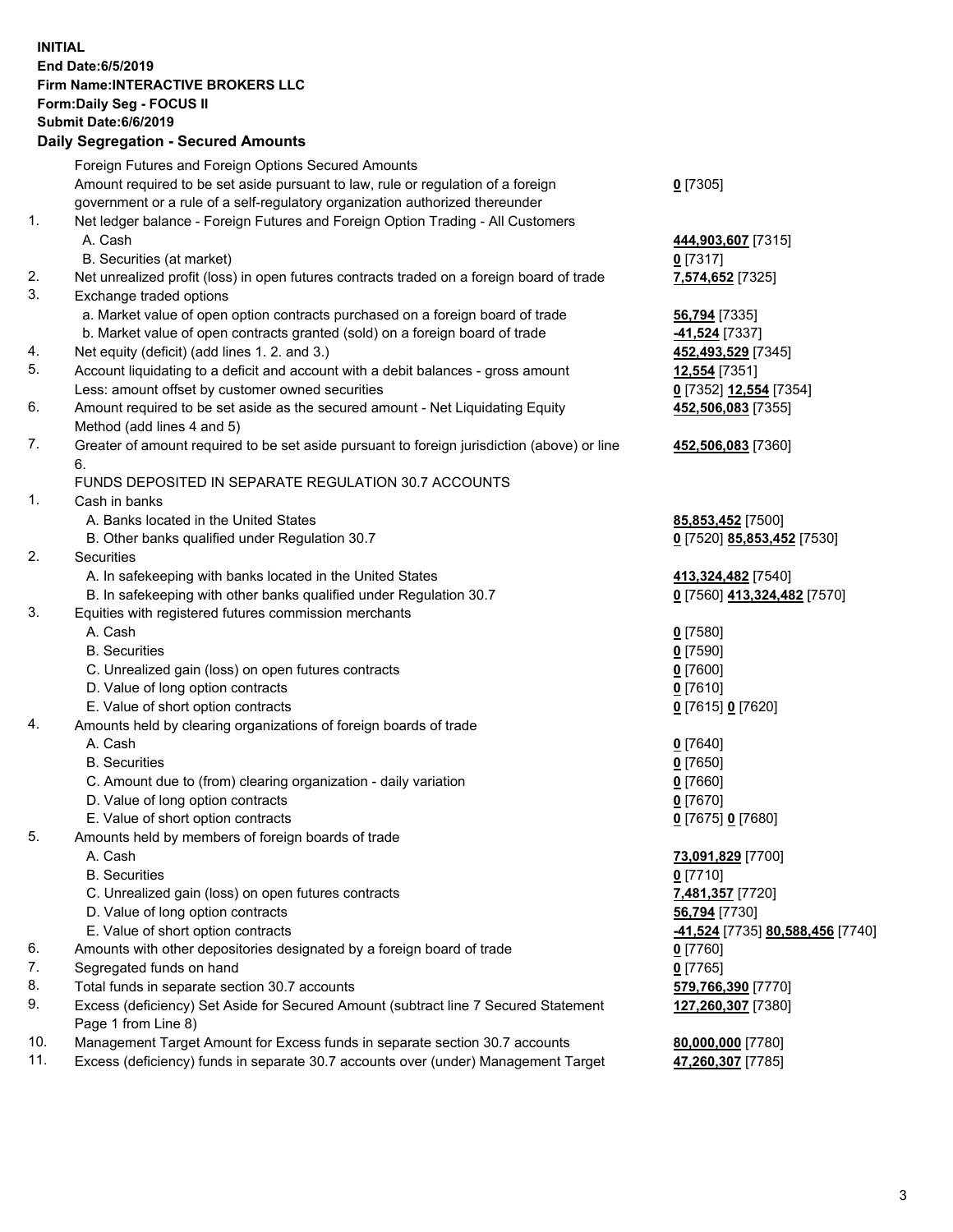|          | <b>INITIAL</b>                                                                                     |                                            |
|----------|----------------------------------------------------------------------------------------------------|--------------------------------------------|
|          | End Date: 6/5/2019                                                                                 |                                            |
|          | Firm Name: INTERACTIVE BROKERS LLC                                                                 |                                            |
|          | Form: Daily Seg - FOCUS II                                                                         |                                            |
|          | Submit Date: 6/6/2019                                                                              |                                            |
|          | Daily Segregation - Segregation Statement                                                          |                                            |
|          |                                                                                                    |                                            |
| 1.       | SEGREGATION REQUIREMENTS(Section 4d(2) of the CEAct)<br>Net ledger balance                         |                                            |
|          | A. Cash                                                                                            |                                            |
|          |                                                                                                    | 3,942,459,572 [7010]<br>$0$ [7020]         |
| 2.       | B. Securities (at market)                                                                          |                                            |
| 3.       | Net unrealized profit (loss) in open futures contracts traded on a contract market                 | -47,486,316 [7030]                         |
|          | Exchange traded options                                                                            |                                            |
|          | A. Add market value of open option contracts purchased on a contract market                        | 199,912,261 [7032]                         |
|          | B. Deduct market value of open option contracts granted (sold) on a contract market                | -305,225,921 [7033]                        |
| 4.<br>5. | Net equity (deficit) (add lines 1, 2 and 3)<br>Accounts liquidating to a deficit and accounts with | 3,789,659,596 [7040]                       |
|          |                                                                                                    |                                            |
|          | debit balances - gross amount<br>Less: amount offset by customer securities                        | 1,218,672 [7045]                           |
| 6.       | Amount required to be segregated (add lines 4 and 5)                                               | 0 [7047] 1,218,672 [7050]                  |
|          | FUNDS IN SEGREGATED ACCOUNTS                                                                       | 3,790,878,268 [7060]                       |
| 7.       | Deposited in segregated funds bank accounts                                                        |                                            |
|          | A. Cash                                                                                            |                                            |
|          | B. Securities representing investments of customers' funds (at market)                             | 768,440,048 [7070]<br>1,936,787,675 [7080] |
|          | C. Securities held for particular customers or option customers in lieu of cash (at                | $0$ [7090]                                 |
|          | market)                                                                                            |                                            |
| 8.       | Margins on deposit with derivatives clearing organizations of contract markets                     |                                            |
|          | A. Cash                                                                                            | 6,426,671 [7100]                           |
|          | B. Securities representing investments of customers' funds (at market)                             | 1,399,019,710 [7110]                       |
|          | C. Securities held for particular customers or option customers in lieu of cash (at                | $0$ [7120]                                 |
|          | market)                                                                                            |                                            |
| 9.       | Net settlement from (to) derivatives clearing organizations of contract markets                    | <u>-9,001,014</u> [7130]                   |
| 10.      | Exchange traded options                                                                            |                                            |
|          | A. Value of open long option contracts                                                             | 200,022,535 [7132]                         |
|          | B. Value of open short option contracts                                                            | -305,714,224 [7133]                        |
| 11.      | Net equities with other FCMs                                                                       |                                            |
|          | A. Net liquidating equity                                                                          | $0$ [7140]                                 |
|          | B. Securities representing investments of customers' funds (at market)                             | $0$ [7160]                                 |
|          | C. Securities held for particular customers or option customers in lieu of cash (at                | $0$ [7170]                                 |
|          | market)                                                                                            |                                            |
| 12.      | Segregated funds on hand                                                                           | $0$ [7150]                                 |
| 13.      | Total amount in segregation (add lines 7 through 12)                                               | 3,995,981,401 [7180]                       |
| 14.      | Excess (deficiency) funds in segregation (subtract line 6 from line 13)                            | 205,103,133 [7190]                         |
| 15.      | Management Target Amount for Excess funds in segregation                                           | 155,000,000 [7194]                         |
| 16       | Exece (deficiency) funds in secrecation ever (under) Management Target Amount                      | 50 103 133 [7108]                          |

16. Excess (deficiency) funds in segregation over (under) Management Target Amount Excess

**50,103,133** [7198]